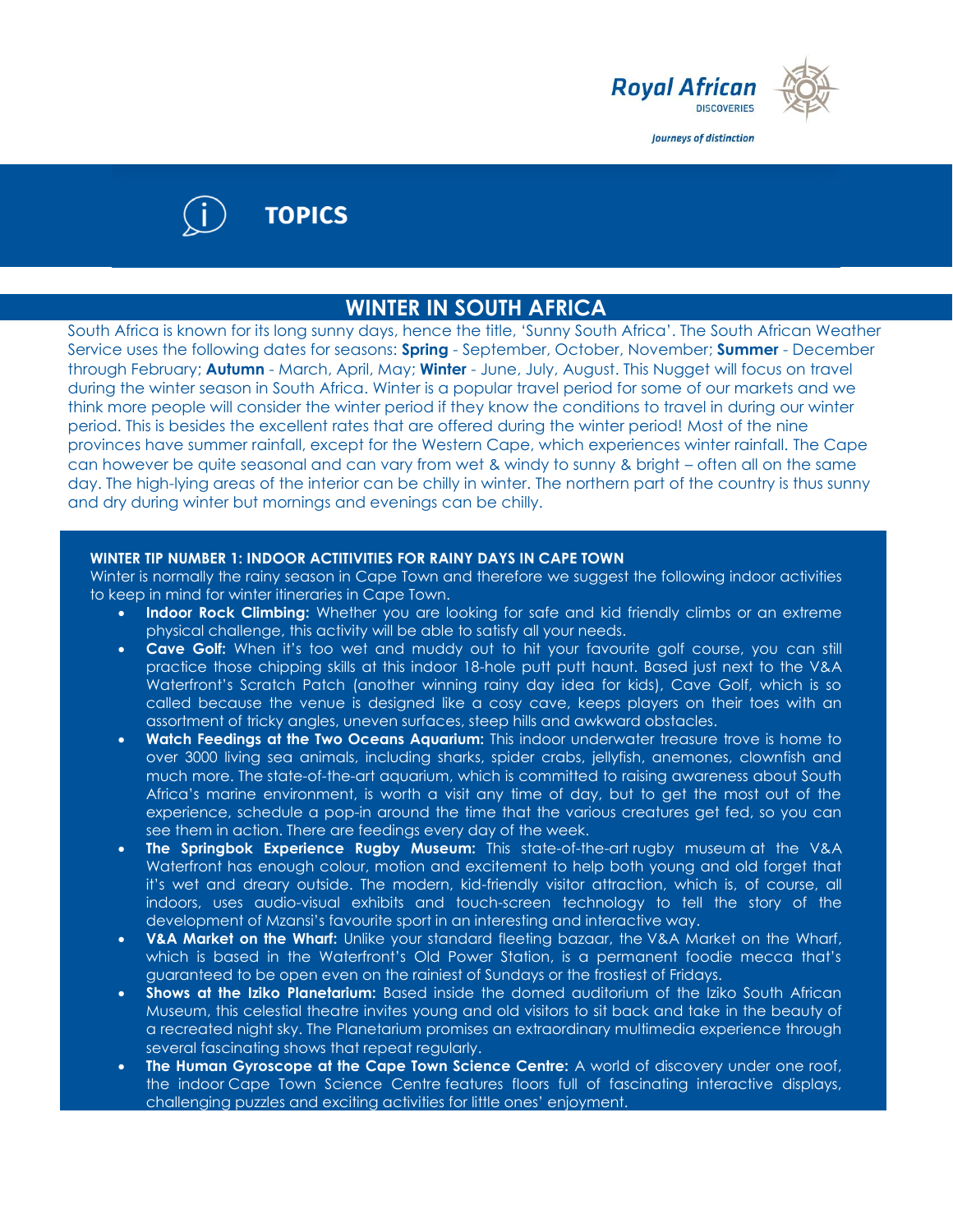- **Walk Amongst Tropical Parrots and Marmoset Monkeys at Butterfly World:** This is one of the more unique attractions of the Cape Winelands. Not only does this greenhouse-enclosed tropical garden boast a colourful medley of exotic butterflies that flitter and float around visitors, but it's also home to a number of other fascinating creatures from near and far.
- **Arcade Machines and Kiddies' Rides at N1 City Mall's Wonderland**: As its name suggests, this entertainment centre in Goodwood is a veritable paradise for little ones, particularly when it's pouring and they can't expel that energy outdoors.
- **Cape Town Comedy Club:** Not much can distract you from dreary weather quite like a barrel full of laughs. Founded by renowned Cape Town funnyman Kurt Schoonraad, this V&A Waterfront-based comedy club hosts shows every Wednesday to Saturday that feature both up-and-coming talents and some of the best in the business.
- **Natale Labia Artwork Collection at Casa Labia:** Built in Venetian style back in 1929, this grand Muizenberg-based cultural centre is a magnificent spot to visit when the skies are gloomy and grey. The national monument is home to a contemporary art gallery, and while the solo and group exhibitions upstairs change regularly.
- **Theatre at Alexander Upstairs:** Based above the old-world Alexander Bar & Café in Cape Town's city centre, this intimate performance space runs a festival-like programme of evening shows from Monday to Saturday each week that are guaranteed to enchant and entertain those looking to get their minds off dim weather.
- **Tea Tastings and Pairings at Lady Bonin's Tea Room:** The store, which channels a relaxed, calming ambience, not only sells a diverse range of interesting aromatic infusions (think fruit teas, Red Choc Chilli Chai, Ceylon with masala spices and more), but also gives guests the option to sample an assortment of loose-leaf concoctions on site or even pair various teas with carefully selected complementary sweet and savoury snacks.
- **Tours at Newlands Brewery:** How does drinking away those rainy day sorrows sound? Thanks to the regular tours offered at the long-standing Newlands Brewery in Cape Town's Southern Suburbs, you can not only learn about how your favourite lager is made, but also knock back a few jugs of ale under the roof of the house that created it.
- **Bubbly and Nougat Pairing at The House of J.C. Le Roux:** Heavenly combinations are just what's needed to dodge the drabness of miserable weather, and fortunately, The House of J.C. Le Roux in Stellenbosch is the ultimate master of winning pairings. Based in the scenic folds of Devon Valley, this renowned creator of bubbly offers two to-die-for tastings: one that matches three glasses of Methodé Cap Classique (MCC) and two glasses of sparkling wine with various pieces of nougat and one that marries three MCCs and two sparkling wines with marshmallows and meringues.
- **Chocolate, Grappa, Biltong and Beer Tastings at the Spice Route Destination:** This delightful village-like complex in the Paarl Winelands has enough on offer to keep Cape Town victims of cabin fever entertained and distracted for a full day. Aside from a stunning glass blowing studio and a number of restaurants, the charming artisanal destination promises a whole range of tantalising tasting experiences that guests can flitter and float between.

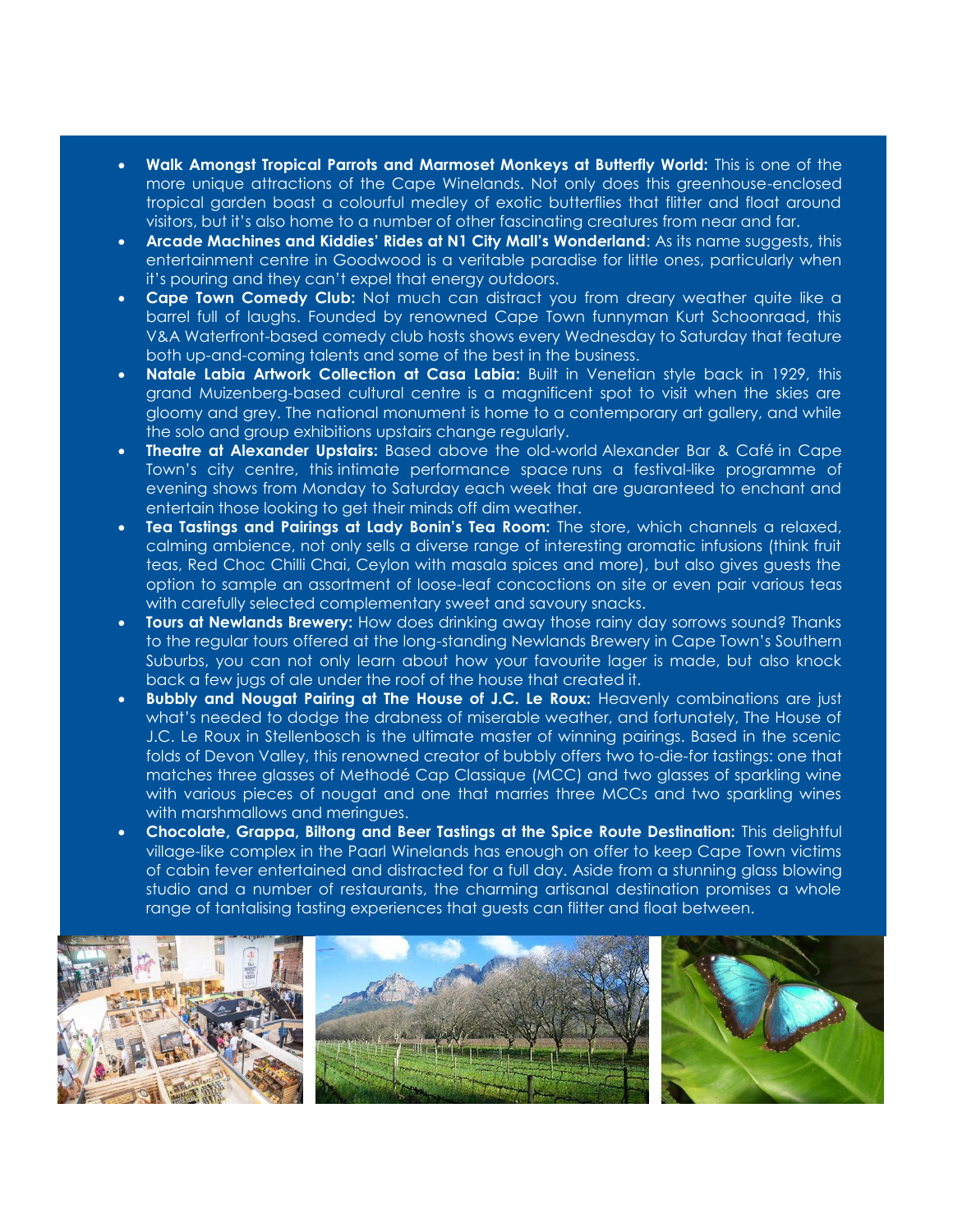### **WINTER TIP NUMBER 2: SAFARI IN WINTER IS GREAT**

During the winter months in South Africa (May to August) the days on safari are excellent since it is not too hot and vegetation is not too thick ensuring excellent safari game viewing conditions. Another bonus is that rates are often very affordable during this season since it is actually considered 'low' season in South Africa.

The Greater Kruger National Park region is undoubtedly the best area for a truly South African Safari. Although there are other regions where game viewing is also possible, we will be focusing on this region.

The region consists of:

- The Kruger National Park
- Private concessions within the Kruger National park
- Private Game Reserves on the Western side of the Kruger National Park

**The Kruger National Park** is the largest game reserve in South Africa covering nearly 2 million hectares (20,000 square kilometres) of land that stretch for 352 kilometres from north to south along the Mozambique border. The Kruger National Park lies across the provinces of Mpumalanga and Limpopo in the north of South Africa, just south of Zimbabwe and west of Mozambique. It now forms part of the **Great Limpopo Transfrontier Park** - a peace park that links Kruger National Park with game parks in Zimbabwe and Mozambique, and fences are already coming down to allow game to freely roam. Kruger National Park accommodation is traditionally within rest camps which are all run by the South African National Parks Board.

Tourist staying at hotels outside the National Park can enjoy game viewing in the National Park as day visitors either on self-drive basis in their car or on a guided tour in their air-conditioned vehicle (microbus, minibus or coach) or in guided open 4x4 safari vehicles. Day visitors must strictly adhere to gate closing times and leave the National park by sunset.

#### **Private Game Reserves**

Flanking the western boundary of the Kruger National Park is a number of private game reserves. Though none of them fall within the park's boundaries, together they form the heart of South Africa's big game country and some of the most famous private lodges and the best wildlife viewing in the world take place here. The main reason for rich game viewing is the free movement of animals between the private reserves and the Kruger National Park - at least 100 kilometres of fencing has been removed, ridding the area of man-made borders. The private game reserves allow for vehicles to leave roads, and animals on the whole are more used to the presence of man so there's a greater chance of seeing them. **Private game reserves include Sabi Sand Private Game Reserve, Timbavati Private Game Reserve, Thornybush Private Game Reserve, Kapama Private Game Reserve and Manyeleti Private Game Reserve.**

Only guests that stays overnight at these game lodges are allowed entry into the private game reserve areas. All safaris are conducted in open 4x4 safari vehicles with qualified rangers and trackers. The typical day at a private game reserve lodge starts with arrival just before lunch followed by lunch, afternoon tea and then an open vehicle safari drive that continues into the early evening in order to view the nocturnal animals as well before returning to the lodge for dinner. Mornings start with an early wake up call before sunrise, followed by a dawn safari and then return to lodge for breakfast. Activities at a private lodge include: morning and evening game drives, guided bush walks, stargazing, specialized safaris, i.e. birding.